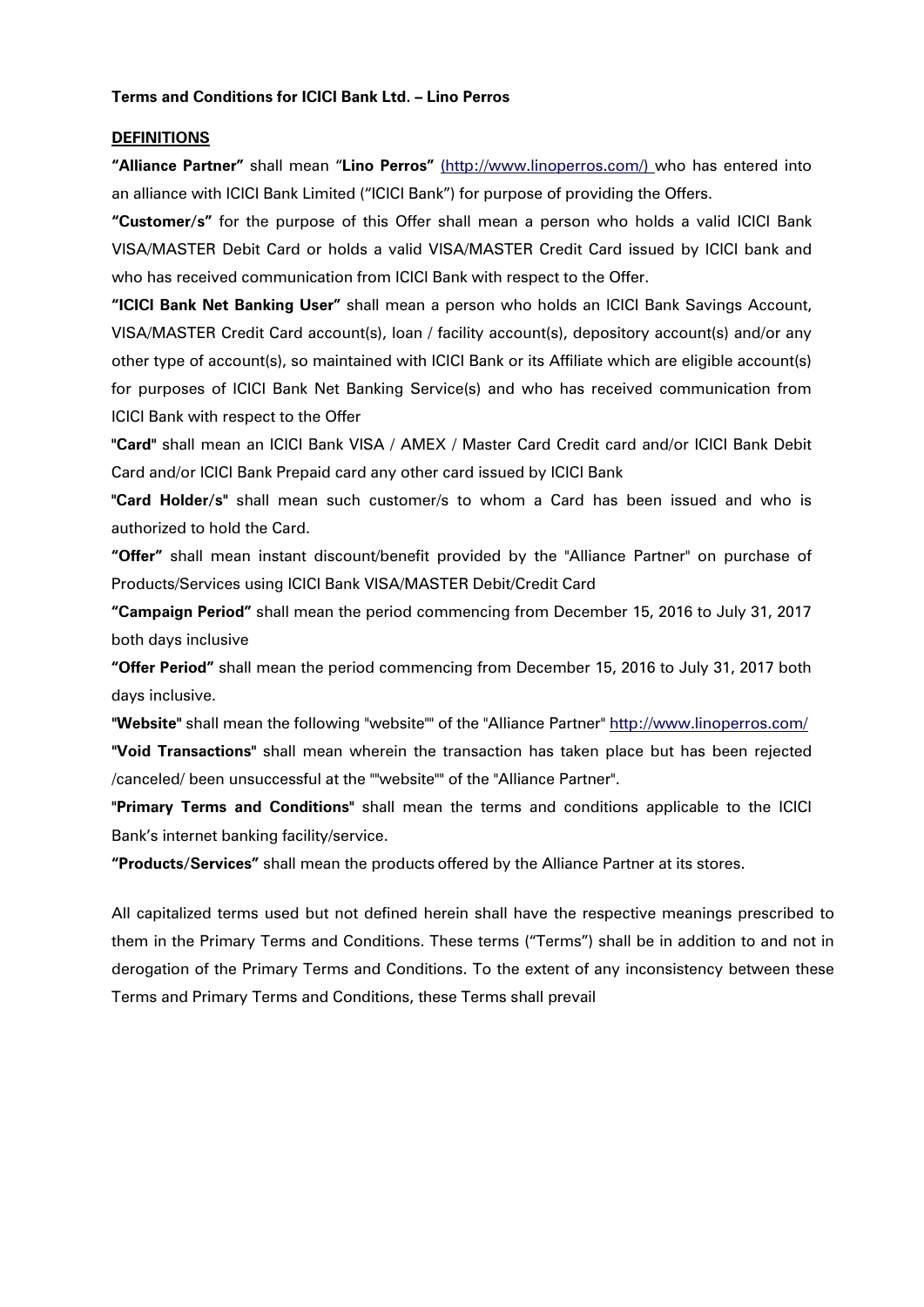### **Terms and Conditions prescribed for ICICI Bank Net Banking Users**

- $\triangle$  The Offer is valid only for select set of ICICI Bank Net Banking User(s) selected at the sole discretion of ICICI Bank and who have received communication about the Offer from ICICI Bank during the Offer Period.
- $\triangle$  Participation in the Offer by the ICICI Bank Net Banking User/s is on a voluntary basis.
- A The ICICI Bank Net Banking User/s may avail the Offer during the Offer Period or until the stock lasts, whichever is earlier.
- $\triangle$  This Offer cannot be clubbed with any other Offer that may be made available to the ICICI Bank Net Banking User/s by the Alliance Partner.
- $\overline{A}$  The Offer is non-transferable, non-binding and non encashable.
- $\triangle$  The Offer is not valid for Void Transactions
- $\triangle$  ICICI Bank does not quarantee and make any representation about the usefulness, worthiness and/or character of the discounts / benefits or of the Products/Services under the Offer provided by the Alliance Partner.
- $\triangle$  Any tax or other liabilities or charges payable to the government or any other statutory authority/body or any participating establishment, which may arise or accrue to the ICICI Bank Net Banking User/s due to provision of the Offer, shall be to the sole account of the ICICI Bank Net Banking User/s. Tax deducted at source, if any, on the monetary value of the Offer shall be payable by the ICICI Bank Net Banking User/s.
- $\triangle$  All issues / queries / complaints / grievances relating to the Offer, if any, shall be addressed to "Alliance partner" directly by mail to [customercare@linoperros.com](mailto:customercare@linoperros.com) without any reference to ICICI Bank. The same shall be addressed by "Alliance Partner", only up to a period of 5 days after the date of transaction/purchase
- $\textstyle\blacktriangle$  The existence of a dispute, if any, regarding the Offer shall not constitute a claim against ICICI Bank and shall be addressed directly by the "Alliance Partner"
- $\triangle$  The Offer is not available wherever prohibited and / or on products / services for which such offers cannot be made available for any reason whatsoever.
- $\triangle$  ICICI Bank/Alliance Partner reserve the right to modify/ change all or any of the terms applicable to the Offer without assigning any reasons or without any prior intimation whatsoever. ICICI Bank also reserves the right to discontinue the Offer without assigning any reasons or without any prior intimation whatsoever.
- $\textstyle\blacktriangle$  If the ICICI Bank Net Banking User ceases to be a ICICI Bank Net Banking User at any time during the currency of the Offer Period, all the benefits under the Offer shall lapse and shall not be available to the ICICI Bank Net Banking User.